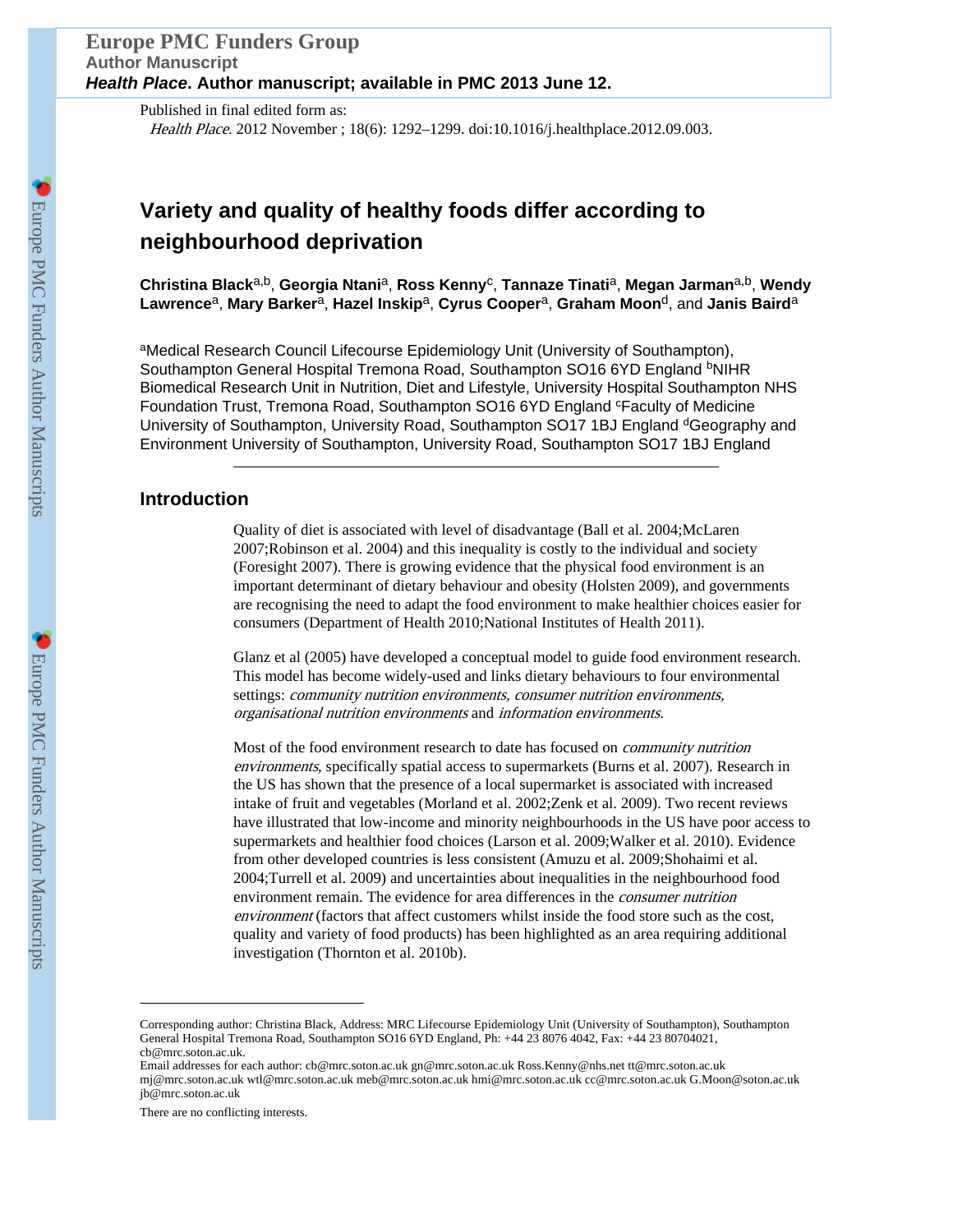A recent review investigating the consumer nutrition environment shows that store size is associated with cost and availability of healthy products, with larger supermarkets having more products available at a cheaper price than smaller grocery and convenience stores (Gustafson et al. 2012). Price and availability trends by level of neighbourhood deprivation however, remain unclear; while studies in the US have tended to find differences between neighbourhoods and prices for availability of healthier food items, studies conducted in other countries have generally reported no association (Gustafson et al. 2012). Several studies from the US have demonstrated low availability (Andreyeva et al. 2008;Franco et al. 2009) and higher prices of healthy foods in disadvantaged areas (Chung et al. 1999;Hendrickson et al. 2006). Outside the US the literature regarding the consumer nutrition environment is limited. In Australia, one study showed no difference in availability and price of fruit and vegetables by neighbourhood deprivation (Winkler et al. 2006) whilst another showed a slight favouring of availability in higher-income areas but cheaper prices in low-income neighbourhoods (Ball et al. 2009).

In the UK, consumer nutrition environment research in Scotland has suggested that availability and price of fresh fruit and vegetables in lower income areas is not significantly different to higher income areas (Cummins et al. 2002;Cummins et al. 2010). There is a gap in the literature about the role of other consumer nutrition environment factors including variety and quality, and limited evidence in the UK outside the Scottish context. While there is some evidence in the US and UK to suggest that the quality of fresh produce is poorer in low-income neighbourhoods (Block et al. 2006;Cummins et al. 2009;Sloane et al. 2003) few studies have examined spatial differences in product variety and quality, even though these factors may affect consumers' purchasing patterns (Ball et al. 2009;Cummins et al. 2009;Thornton et al. 2010a). Product variety considers the range of product options available to the consumer and enables consumer choice. The quality of fresh fruit and vegetables can also influence purchasing behaviour; if a product is damaged or looks unappealing it is less likely to be purchased (Cummins et al. 2009).

The aims of this study were to extend the evidence about spatial differences in consumer nutrition environment factors to Southern England and contribute to the body of literature that is, unravelling their contribution to dietary inequalities. As a preliminary, we assessed spatial access to supermarkets and grocery stores. We then compared the availability, price and variety of a range of healthy and less healthy foods, and the quality of fruit and vegetables across five levels of neighbourhood deprivation in Southampton, a relatively deprived city in the affluent south of England.

## **Methods**

#### **Neighbourhood deprivation**

We measured 'neighbourhood deprivation' using the 2007 income domain of the Index of Deprivation (ID). This measure is provided for Lower Super Output Areas (LSOA), small areas that are focused on social homogeneity and a defined population size (1000-1500 residents) (Noble et al. 2008). LSOAs provide an important tool for identifying the most disadvantaged areas in England and provide the best quality data for comparison across levels of area deprivation. The ID is based on seven distinct domains of deprivation that are recognised and measured separately. In this study we allocated each LSOA in Southampton to a quintile of deprivation by dividing the national rank of the 2007 ID income domain (calculated by the number of individuals seeking financial welfare benefits) (Noble, McLennan, Wilkinson, Whitworth, Barnes, & Dibben 2008) into fifths (1=most deprived and 5=least deprived). We chose not to use the full ID because it includes an access to services domain (which includes access to grocery stores) and because the income domain is the strongest individual component of the composite ID (22.5% weighting).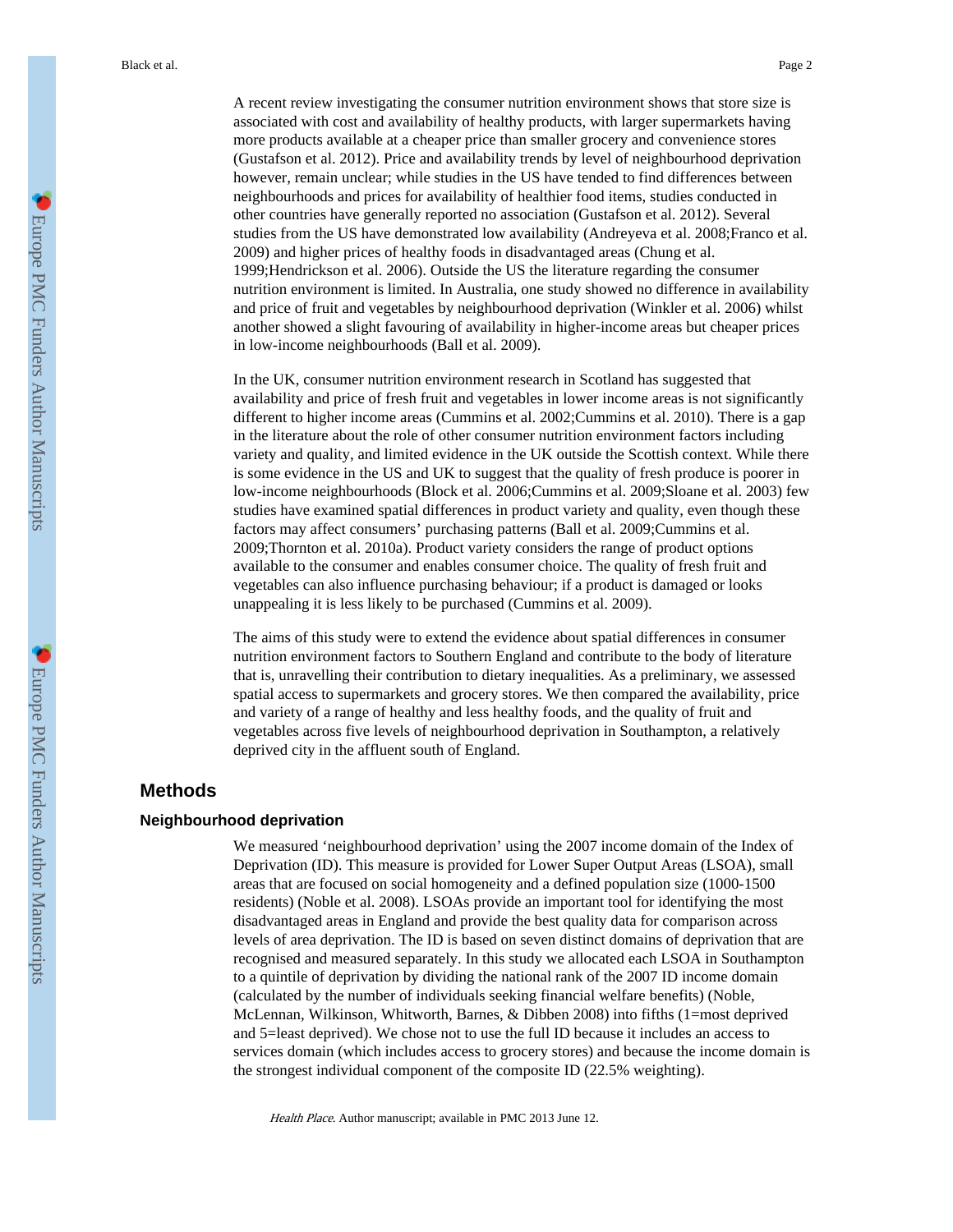#### **Study sample – grocery stores**

A list of all grocery stores and their postcodes within the Southampton City Council boundary was compiled in July 2010. Store postcodes were used to identify the LSOA in which each store was located.

Southampton is the 91<sup>st</sup> most deprived local authority out of a total of 354 in England (Southampton City Council 2010). Store postcodes were obtained through desktop analysis of the local council food safety register and on-line service directories including yellowpages and [yell.com.](http://yell.com) The stores were classified into six categories in descending store size: large supermarkets, discount supermarkets, small supermarkets, world stores (selling predominantly international foods), convenience stores and petrol station stores. Field observation by trained workers confirmed the existence and category of stores during instore data collection conducted over 9 weeks from July to September 2010.

#### **Consumer nutrition environment data**

Data were collected in all grocery stores using a Consumer Nutrition Environment Tool. This tool was developed to measure the availability, price and variety of 12 products, and the quality of two fruits and four vegetables in each store. We defined availability as whether a food product was available for purchase, and recorded the price of the cheapest item, per kilo, in the product range; reduced prices because of expiring sell-by-date were not recorded. Variety was defined as the number of different choices within the product range that were available for purchase, and considered factors such as product flavour, product size, fair trade/ organic range or no-name/ low-cost range. The numbers of varieties were specific to each product and were outlined in our Consumer Nutrition Environment Tool protocol. Information on the quality of fruit and vegetables was collected using the quality indicator in the Health Eating Indicator Shopping Basket (HEISB) tool (Cummins et al. 2009). Quality was assessed visually, based on a three-point Likert scale (1=poor, 2=medium, 3=good).

The 12 food products included in the Consumer Nutrition Environment Tool were selected based on three criteria: ability to predict healthy or less healthy dietary patterns of women of childbearing age (Crozier et al. 2010); high frequency of consumption in England (Food Standards Agency 2009); and the feasibility of being measured by an in-store survey. The 12 products were a subset of items from a 20-item food frequency questionnaire (FFQ) used to characterise better and poorer dietary patterns in women of childbearing age (Crozier et al. 2010) which was derived from the Southampton Women's Survey 100-item FFQ data (Crozier et al. 2008). For analysis purposes, the 12 products were categorised in three ways: all products, healthy products and less healthy products. Healthy products included: peppers, tomatoes, lettuce, onions, apples, bananas and wholemeal bread. Less healthy products included: oven chips, sausages, crisps, sugar and white bread.

Permission to complete the survey was sought from shop managers prior to administration and fieldwork was carried out by trained staff from July to September 2010. Surveys for a selection of ten grocery stores were repeated by all fieldworkers individually, during the same time period, in order to assess inter-rater reliability.

#### **Statistical analyses**

We used the Chi Square test for trend to investigate differences in product availability (present/absent), variety (1-2 or 3+ varieties) and quality (good/medium or poor), and Spearman's correlation coefficient to assess cheapest price across the five levels of neighbourhood deprivation and six grocery store types. Poisson regression models were fitted to explore the associations of variety and quality with the five levels of neighbourhood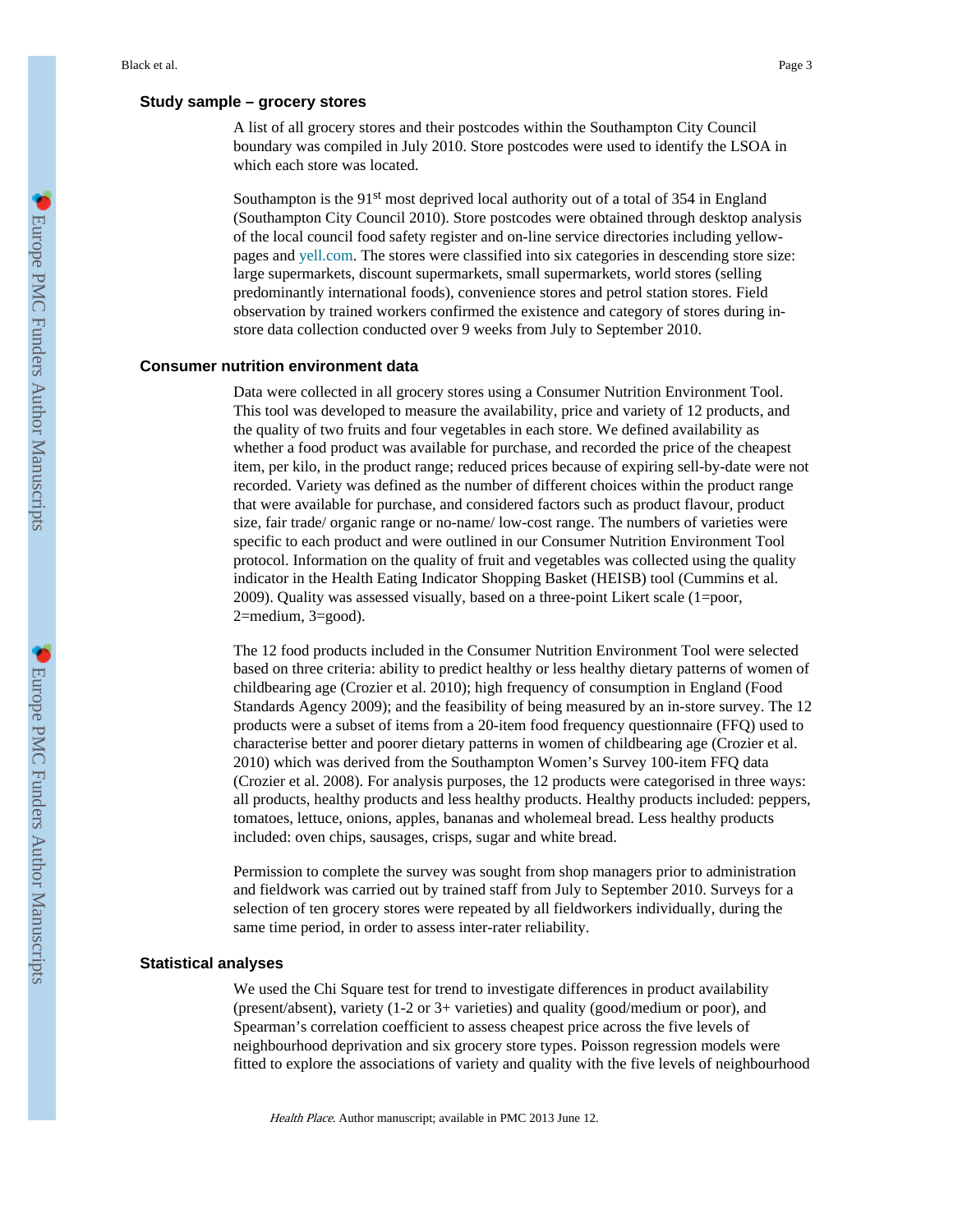deprivation. The two most affluent neighbourhood fifths were combined in the analysis of quality because of the small number of observations. Adjusted prevalence ratios were estimated fitting Poisson regression analysis with robust variance (Barros et al. 2003). The level of agreement between fieldworkers on measures of variety and quality was assessed by the Kappa statistic. The statistical analysis was performed using Stata version 11.0 (Statacorp 2009).

# **Results**

Nearly all grocery stores in Southampton agreed to take part in the study (195 out of a possible 198; three store managers refused to participate). Of the 146 LSOAs within the Southampton City Council boundary, 90 contained at least one grocery store. There were more LSOAs in Southampton classified as most deprived (19.2%) than least deprived (12.3%). The distribution of LSOAs with at least one grocery store by level of deprivation is summarised in Table 1. Approximately 70% of LSOAs in the most and second most deprived levels had at least one grocery store compared with only 50-52% in the two most affluent levels.

Figure 1 details the distribution of grocery stores and the levels of LSOA deprivation in Southampton. LSOAs characterised by the three middle layers of deprivation had substantially more supermarkets (large, discount and small) than both the most and least deprived LSOAs. The most deprived LSOAs housed no large or discount supermarkets and one of the least deprived LSOAs had a discount supermarket. Table 2 summarises the distribution of store types across the five levels of neighbourhood deprivation: convenience stores (39.5%) are most prevalent across the city, followed by small supermarkets (22.1%) and world stores (22.1%). Discount supermarkets (3.6%) and large supermarkets (4.1%) were less prevalent.

Table 3 shows the difference in food product availability, price, variety and quality according to level of ID. We found no difference in the availability or median cheapest price of the 12 products between the different levels of neighbourhood deprivation ( $p=15$ ,  $p=0.71$ , respectively). Nor did we find a difference in the availability or median cheapest price for the seven healthy products ( $p=0.35$ ,  $p=0.44$  respectively) or five less healthy products  $(p=0.19, p=0.71$  respectively) according to level of ID. We did, however, find that the variety of all 12 products and the quality of fruit and vegetables differed significantly by neighbourhood deprivation (p=0.009 and p=0.003 respectively). Variety and quality improved with increasing levels of neighbourhood affluence. We assessed the variety of healthy and less healthy products by level of LSOA ID separately and found that the significant association observed for all products was explained by differences in the number of choices of healthy products ( $p=0.001$ ) rather than less healthy products ( $p=0.46$ ).

Table 4 shows our examination of these consumer nutrition environment variables by grocery store type. We found that the difference in availability, median price and variety of both healthy and less healthy products varied significantly across the different store types (all  $p<0.001$ ). We also found a significant difference in quality of fruit and vegetables by store type (p=0.02). Large supermarkets had 100% of products surveyed, more than three varieties for each product and good quality fruit and vegetables. The poorest availability of both healthy and less healthy items was observed in petrol station stores. Discount supermarkets offered the cheapest median price for healthy products, and equal cheapest with world stores for the less healthy products. Petrol station stores had the dearest median price for less healthy items and convenience stores the dearest for healthy items.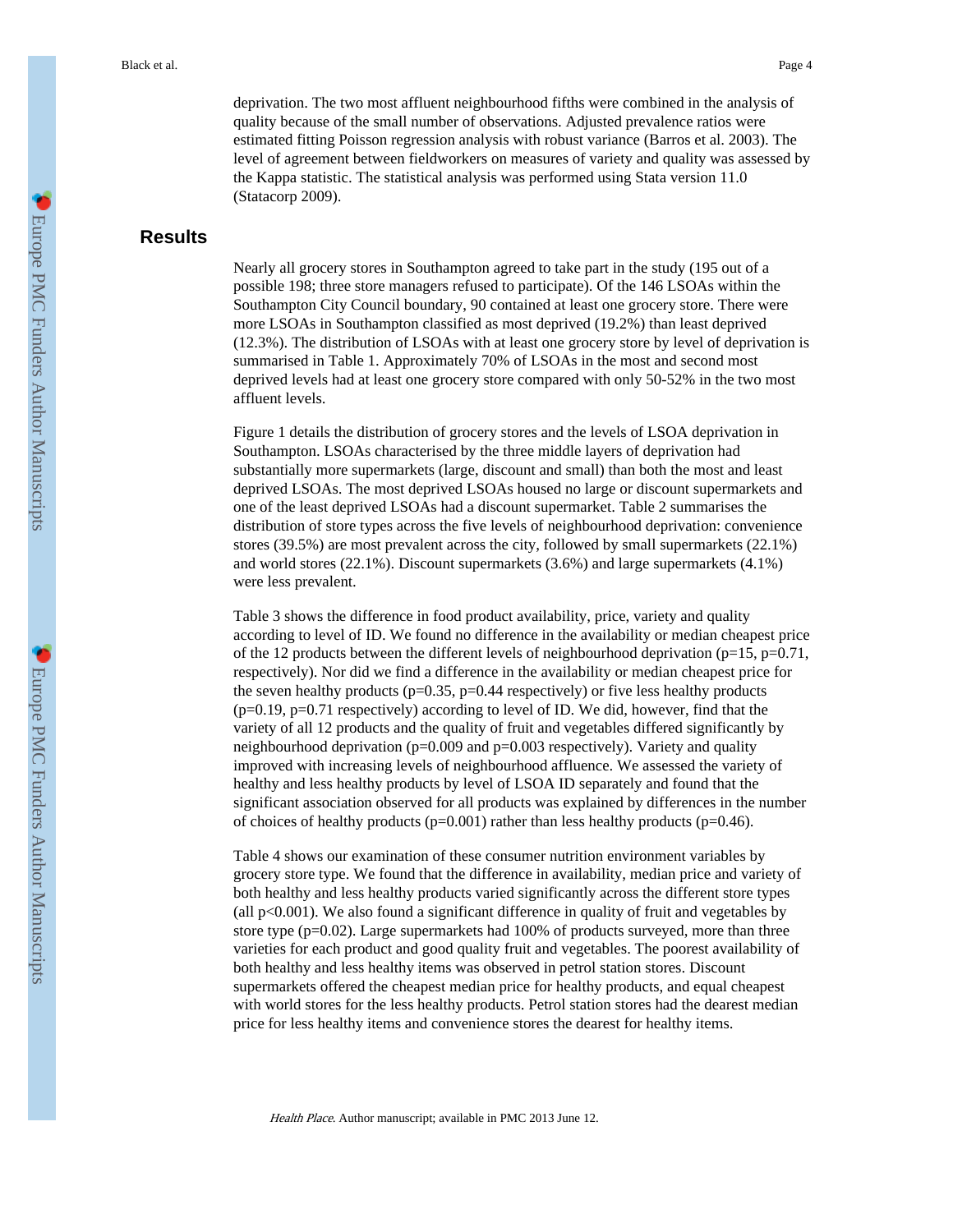The risk of having low variety and poor quality products was assessed by Poisson regression modelling after adjusting for the possible confounding effect of price, as shown in Table 5. Stores in the poorest neighbourhoods were 11-34% more likely to have low variety of healthy products and 69-74% more likely to have poor quality fruit and vegetables when compared with stores in less deprived neighbourhoods.

The inter-rater reliability was calculated to assess the variation in reporting amongst the four fieldworkers. We observed good inter-rater reliability for variety of products (kappa=0.83), although the inter-rater reliability for quality of fruit and vegetables was poorer (kappa=0.33).

# **Discussion**

The community nutrition environment in Southampton was characterised by higher density of grocery stores in LSOAs in the two most deprived levels of deprivation, where over two thirds of neighbourhoods contained at least one grocery store. There were fewer neighbourhoods categorised as more affluent with grocery stores which suggests that residents living in the poorer neighbourhoods of Southampton had better access to grocery stores than the more affluent residents. However, when we limited our examination to the presence of supermarkets we found that access was highest for LSOAs in the three middle levels of deprivation, with over a third of the LSOAs in these classifications having access to a local supermarket. It may therefore be that residents in the poorest areas of Southampton have good access to stores, but primarily convenience stores which tend to sell fewer products at higher prices (Cummins & Macintyre 2002).

Our findings about supermarket density being poorer in the most and least deprived areas differ from previous UK research which showed no difference in the numbers of supermarkets across LSOA fifths, or better access to supermarkets in poorer areas of Glasgow (Cummins et al. 1999;Macdonald et al. 2009) Our data describing spatial access to supermarkets also differ from previous research in Canada and New Zealand (Apparicio et al. 2007;Pearce et al. 2008;Smoyer-Tomic et al. 2008), but are consistent with research from Wales and Northern England, and Australia (Burns & Inglis 2007;Clarke et al. 2002). Our observation that the poorest LSOAs in Southampton were more likely to contain a convenience store than a supermarket is consistent with previous research from Glasgow and New Zealand (Macdonald et al. 2009;Pearce et al. 2008). The higher presence of convenience stores in the poorest areas of Southampton may be considered a spatial inequality. Residents of poorer areas may be disproportionately disadvantaged by their local stores because they are less likely to have access to a private car to travel to other shopping opportunities and may also be more likely to keep daily activities to a more localised space (Coveney et al. 2009;Cummins et al. 2005).

Our consumer nutrition environment survey results further confirm that product availability, price, variety and quality differ by size and type of grocery store. We found that large supermarkets sold a high variety of all healthy and less healthy products surveyed and that discount supermarkets offered the cheapest price for these healthy and less healthy products. By contrast convenience stores, the second smallest store type we surveyed, stocked the dearest healthy products and had less than half of these healthy products available for purchase. Similarly, convenience stores were more likely to sell poor quality fruit and vegetables than larger supermarkets. These findings are consistent with previous US studies which have shown that the availability of foods from a healthy food basket significantly improves with store size (Laska et al. 2010), and that discount supermarkets offer the cheapest price for a selection of healthy foods and convenience stores the highest price (Block & Kouba 2006).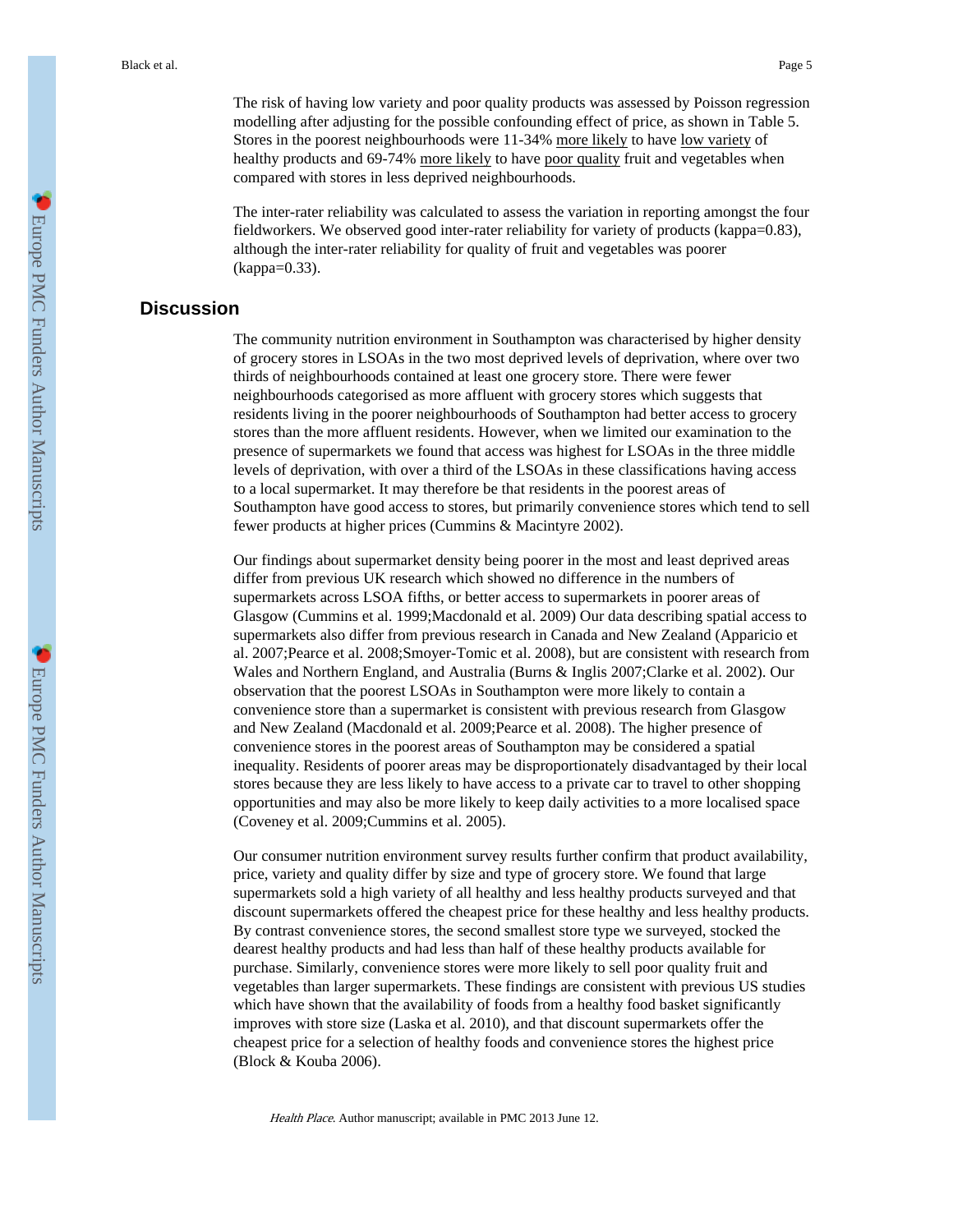Our analysis of the consumer nutrition environment in Southampton also showed that there was no difference in the availability or cheapest price of all, healthy and unhealthy food products examined across the five different levels of neighbourhood deprivation. We did, however, observe a significant difference in the variety of healthy products and quality of fresh fruit and vegetables across the five levels of neighbourhood deprivation. Poorer variety and quality were more frequent in more deprived neighbourhoods. After controlling for price, we found that residents living in the most deprived neighbourhoods had 11-34% greater risk of low variety of healthy products, and 69-76% greater risk of poor quality fruit and vegetables than residents living in more affluent neighbourhoods of Southampton.

The lack of association between availability and price of food products and level of neighbourhood deprivation found in our study is consistent with a recent study which found that level of neighbourhood deprivation was not a predictor of the price of 15 types of fruit and vegetables in Scotland (Cummins et al. 2010). The Scottish study further concluded that the availability and price of healthy foods was more closely associated with store type and having access to a medium or large supermarket, rather than level of neighbourhood deprivation (Dawson et al. 2008). Unlike the evidence from US which shows higher cost of healthy foods in disadvantaged urban areas (Chung & Myers 1999; Hendrickson et al. 2006), it appears that the few studies from the UK show little difference between poorer and more affluent neighbourhoods.

There is little research investigating variety and quality and our study is, to our knowledge, the first to have examined product variety according to neighbourhood deprivation in the UK. Our findings suggest that affluent areas have a greater variety of healthy products than poorer areas. Consistent findings have been observed in Australia where studies in Brisbane and Melbourne showed that variety of vegetables was highest in the most affluent areas and poorest in the most disadvantaged areas (Ball et al. 2009;Winkler et al. 2006). A US study by Zenk et al (2009) found a positive trend for area affluence and fruit and vegetables variety, however the association was not significant. A more recent US study showed a significant positive association between fruit and vegetable variety and the probability that consumers purchase fruits and vegetables (Martin et al. 2012). It should be noted that the measure of variety in these US studies differed from that used in the current study, which measured variety of a specific food product (ie. number of different types of peppers) rather than overall variety of a product range (ie number of vegetables). These differing definitions of variety may influence study findings. A study that investigated the quality of fruit and vegetables by neighbourhood deprivation in Scotland revealed results similar to ours, that stores in more deprived neighbourhoods tended to have the lowest quality fruit and vegetables (Cummins et al. 2009). Similarly, research from the US has shown lower quality fresh produce in low income neighbourhoods (Block & Kouba 2006;Glanz et al. 2007). Our findings concerning quality thus confirm existing knowledge and show variations in quality by neighbourhood deprivation are also applicable in the different setting of Southern England.

#### **Strengths and limitations**

A key strength of our study was that information on 99% of grocery stores in the city of Southampton was collected. A particular strength of the Consumer Nutrition Environment Tool was the consideration of product variety and quality as additional variables influencing consumer choice. The results of our study illustrate the importance of considering variety in order to provide a more accurate interpretation of the availability of healthy and less healthy products beyond a product being available or not.

One limitation of our study was the subjective measurement of fruit and vegetable quality as shown by the low inter-rater reliability results. Future work may benefit from using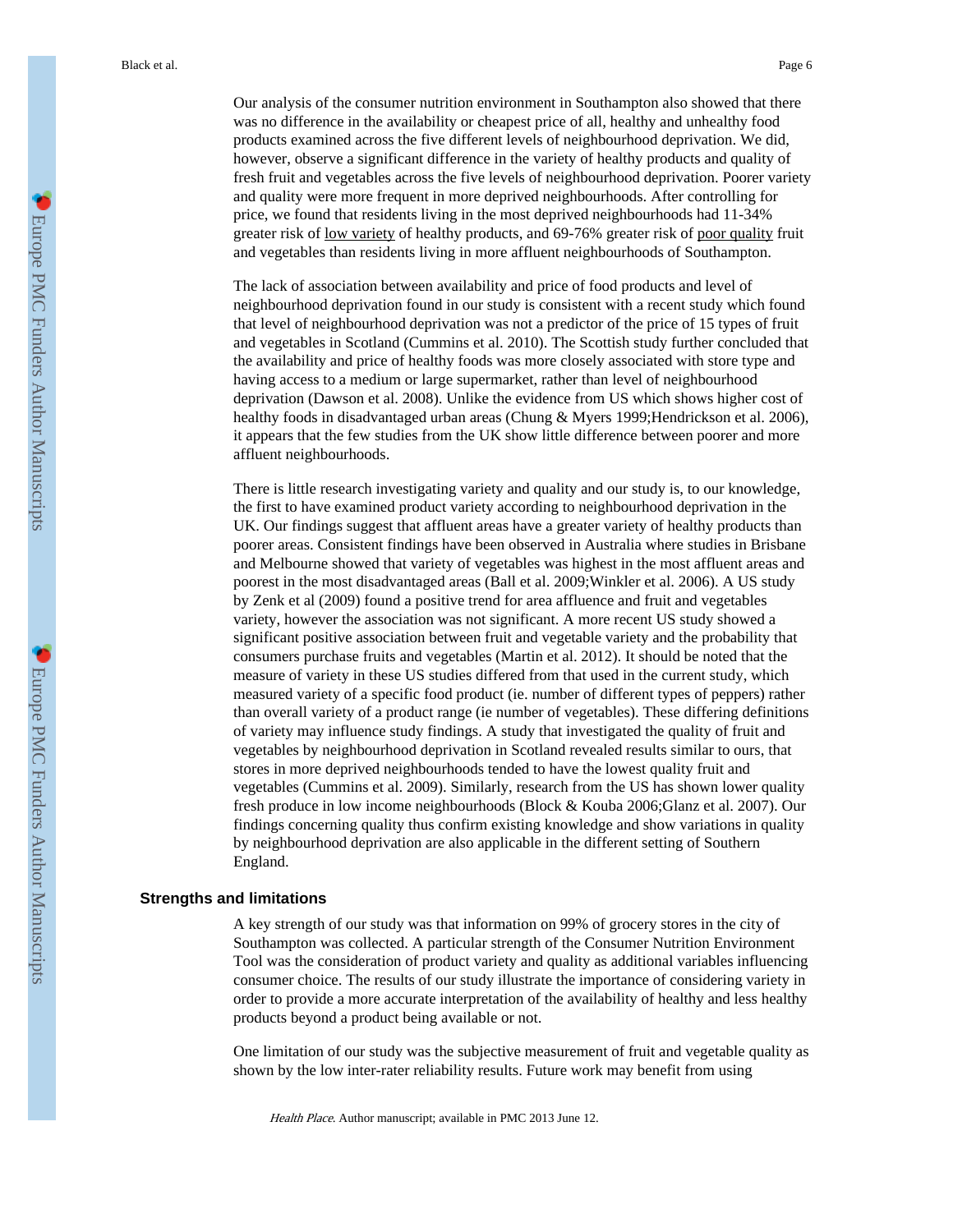photographs or a simple two-point scale of acceptable/ unacceptable to provide a more accurate measure of product quality.

A more significant limitation was our use of a count of grocery stores within LSOAs as a measurement of access to grocery stores. This container method assumes that grocery shopping opportunities are constrained by administrative geographies and confined to area close to home. It does not consider boundary issues such as the location of grocery stores in neighbouring areas or connectivity issues such as railway, river or road barriers. We acknowledge that alternative approaches, such as a buffer zone around each grocery store, could have been applied however, would have fractured the social homogeneity of LSOA blocks for the study. Future analyses will compare individualised activity zones and LSOA boundaries.

A third limitation is the cross sectional and ecological nature of this study. Cross sectional studies assume that outcome variables are stable over time. However, variables such as price, availability and quality of food products are likely to vary as a result of external factors including seasonal variation, wholesale supply and transport costs. In addition, ecological analysis does not permit us to assess whether there was a direct link between the environmental determinants and individual dietary patterns. The Consumer Nutrition Environment Tool measured the environmental exposures to foods indentified as predictors of better and poorer dietary patterns among women of childbearing age which means our findings may not be generalisable to the broader population. Our study also excluded specialty stores such as green grocers and butchers and therefore does not consider the full local food environment. For feasibility reasons only food stores selling both shelf and fresh foods were included in our study.

#### **Implications**

Variety within a product range may be an important influence on purchasing patterns. It has been suggested that taste is the most important influence on dietary choices (Glanz et al. 1998a). We speculate that whether or not a consumer's preference is available may also determine if they do or do not purchase the product. For example, if a consumer prefers red apples and only green apples are available they may not purchase any apples. Furthermore, product quality may impact on dietary inequalities in a similar way. Cummins et al (2009) suggest that if an item is bruised, blemished or moulding it may be less likely to be purchased. We found that fresh items fitting this description were more apparent in the most disadvantaged neighbourhoods.

While these observational findings suggest that product variety and quality may be environmental determinants of dietary inequalities further work is needed to provide a clear understanding of how these factors are contributing to or caused by consumer choice. Is lower variety and quality the result of poor turnover and financial loss for store managers, or is it because the fresh produce available is not enticing enough for consumers to buy? Research from Connecticut, US shows that non-supermarket food retailer managers perceive there is little consumer demand for healthy foods, but the introduction of government subsidies encouraged retailers to supply healthy foods according to the subsidy guidelines (Andreyeva et al. 2011). Efforts to improve the variety and quality of healthy products in more disadvantaged neighbourhoods in the UK may encourage consumers to purchase and consume more fresh produce. However, incentives and support for store managers to endure short periods of financial loss may be required for such strategies to be successfully implemented.

The lack of difference in price between affluent and more deprived neighbourhoods should not negate the impact that the cost of food can have on the household budgets of less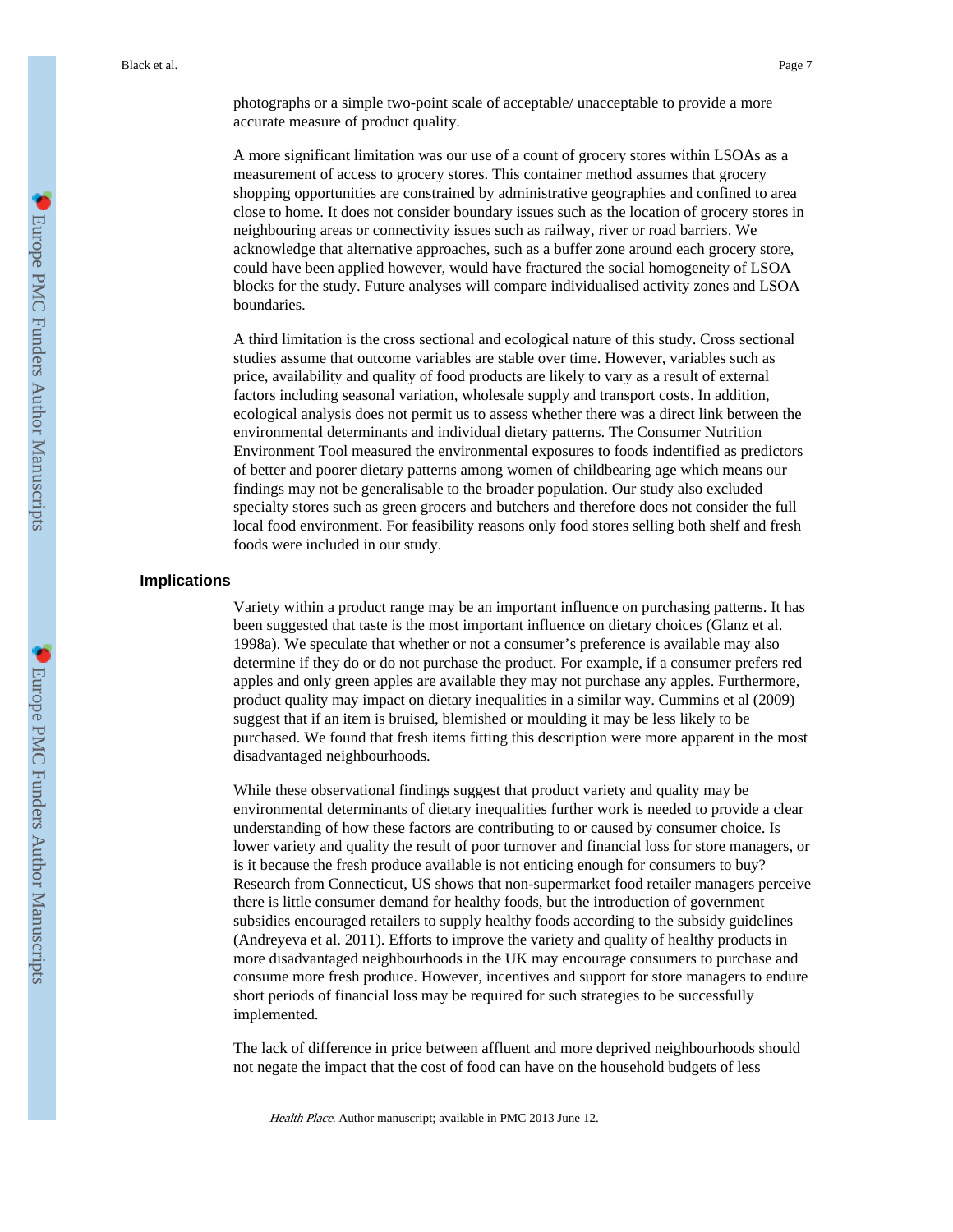affluent families. Research has shown that healthy foods can be more expensive than less healthy products (Drewnowski 2010;Mooney 1990) and that the cost of food is the second most influential factor on food purchasing and consumption patterns after taste (Glanz et al. 1998b). Unlike research from Australia which showed lower food prices in more deprived neighbourhoods (Ball et al. 2009;Winkler, Turrell, & Patterson 2006), we found that the cheapest price of healthy, less healthy and all products combined was similar across the five levels of neighbourhood deprivation. We speculate that this similarity in food price may be contributing to dietary inequalities in the UK because consumers who have a limited disposable income are constrained by how much they can spend on food. They are therefore more adversely affected by food prices (Furey et al. 2002). This raises an interesting question about the term 'affordability' because what is affordable to higher income earners may not be affordable for consumers with lower incomes or those who rely on receiving benefits.

# **Conclusion**

Our results suggest that stores in more affluent LSOAs have significantly more variety and better quality of healthy food products and that these two environmental factors may be contributing to the poorer dietary choices of residents in the most deprived neighbourhoods. Our study helps address a gap in the food environment literature and suggests that the variety and quality of healthy food products should be considered in addition to accessibility, availability and affordability in future research investigating associations between the local food environment and dietary inequalities. Further research is required to explore with consumers and store managers, the underlying reasons for differences in variety and quality between affluent and poorer areas. Efforts to improve the variety and quality of healthy products in more disadvantaged neighbourhoods in the UK may encourage consumers to purchase and consume more fresh produce and thus reduce dietary inequalities.

#### **Acknowledgments**

We are grateful to the managers of the grocery stores we visited, to Jamie Lawrence for assistance with data collection and Greg Deakin for computing support. We are also grateful to all those working on the Southampton Initiative for Health, the larger intervention project of which this study is part. This study is funded by the Medical Research Council (UK), NIHR Biomedical Research Unit (Nutrition, Diet and Lifestyle), University Hospital Southampton NHS Foundation Trust, and is supported by NHS Southampton City. Christina Black is a NIHR Doctoral Research Fellow.

## **References**

- Amuzu A, Carson C, Watt HC, Lawlor DA, Ebrahim S. Influence of area and individual lifecourse deprivation on health behaviours: findings from the British Women's Heart and Health Study. Eur.J Cardiovasc.Prev Rehabil. 2009; 16(2):169–173. available from: PM:19242356. [PubMed: 19242356]
- Andreyeva T, Blumenthal DM, Schwartz MB, Long MW, Brownell KD. Availability And Prices Of Foods Across Stores And Neighborhoods: The Case Of New Haven, Connecticut. Health Affairs. 2008; 27(5):1381–1388. available from: ISI:000259861700027. [PubMed: 18780928]
- Andreyeva T, Middleton AE, Long MW, Luedicke J, Schwartz MB. Food retailer practices, attitudes and beliefs about the supply of healthy foods. Public Health Nutr. 2011; 14(6):1024–1031. available from: PM:21324231. [PubMed: 21324231]
- Apparicio P, Cloutier MS, Shearmur R. The case of Montreal's missing food deserts: Evaluation of accessibility to food supermarkets. International Journal of Health Geographics. 2007; 6 available from: ISI:000258119300001.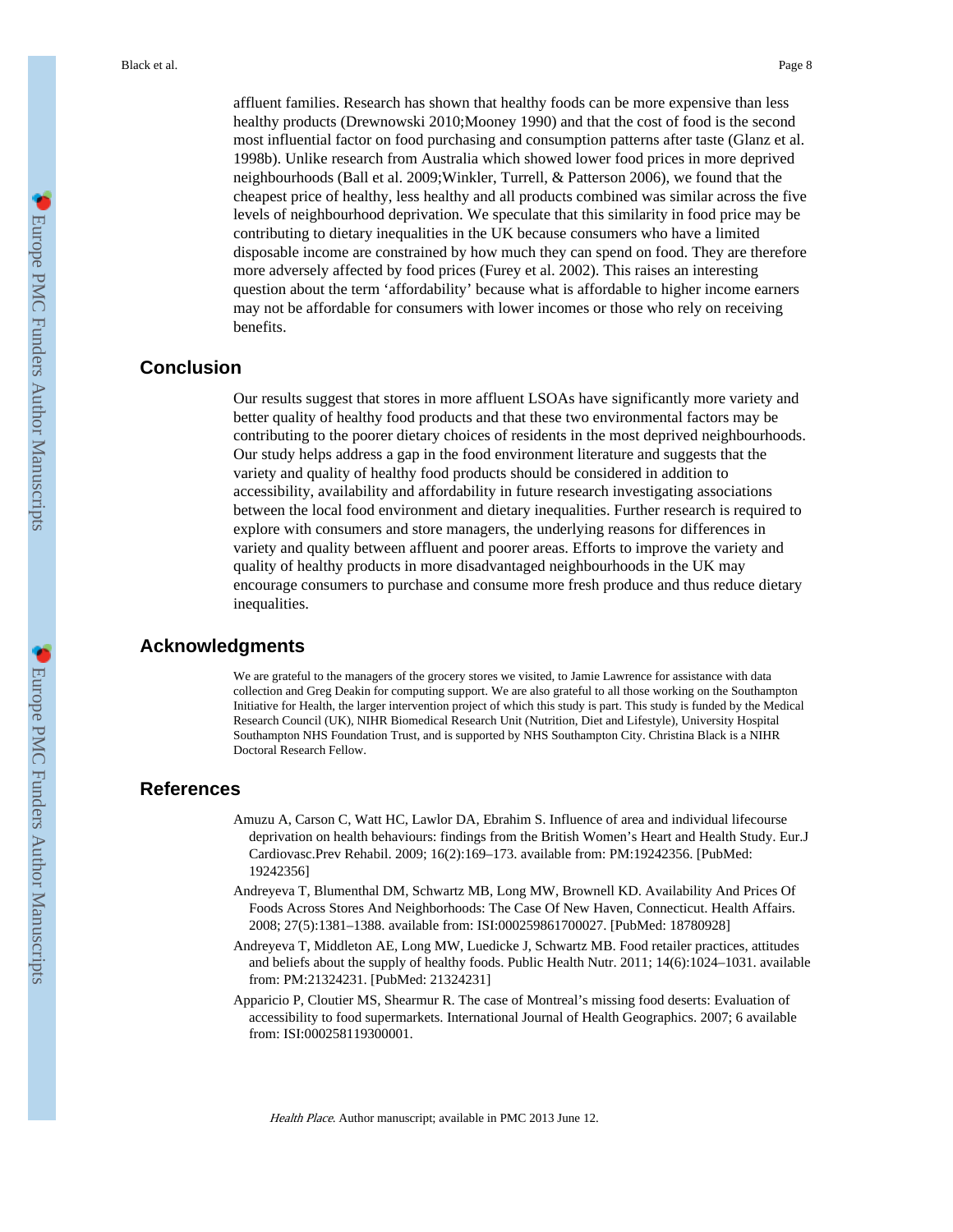- Ball K, Mishra GD, Thane CW, Hodge A. How well do Australian women comply with dietary guidelines? Public Health Nutrition. 2004; 7(3):443, 452. available from: ISI:000222034100010. [PubMed: 15153275]
- Ball K, Timperio A, Crawford D. Neighbourhood socioeconomic inequalities in food access and affordability. Health & Place. 2009; 15(2):578–585. available from: [http://www.sciencedirect.com/](http://www.sciencedirect.com/science/article/B6VH5-4TPX0RS-3/2/f4efd8917531052792761df20ca1a32d) [science/article/B6VH5-4TPX0RS-3/2/f4efd8917531052792761df20ca1a32d](http://www.sciencedirect.com/science/article/B6VH5-4TPX0RS-3/2/f4efd8917531052792761df20ca1a32d). [PubMed: 19046654]
- Barros AJ, Hirakata VN. Alternatives for logistic regression in cross-sectional studies: an empirical comparison of models that directly estimate the prevalence ratio. BMC Med.Res.Methodol. 2003; 3:21. available from: PM:14567763. [PubMed: 14567763]
- Block D, Kouba J. A comparison of the availability and affordability of a market basket in two communities in the Chicago area. Public Health Nutrition. 2006; 9(7):837–845. available from: ISI: 000240867400006. [PubMed: 17010248]
- Burns CM, Inglis AD. Measuring food access in Melbourne: Access to healthy and fast foods by car, bus and foot in an urban municipality in Melbourne. Health & Place. 2007; 13(4):877–885. available from: [http://www.sciencedirect.com/science/article/](http://www.sciencedirect.com/science/article/B6VH5-4NM5Y00-1/2/332fffdc2f31fc576b1b5eca928cfb9b) [B6VH5-4NM5Y00-1/2/332fffdc2f31fc576b1b5eca928cfb9b.](http://www.sciencedirect.com/science/article/B6VH5-4NM5Y00-1/2/332fffdc2f31fc576b1b5eca928cfb9b) [PubMed: 17470408]
- Chung C, Myers S. Do the Poor Pay More for Food? An Analysis of Grocery Store Availability and Food Price Disparities. Journal of Consumer Affairs. 1999; 33(2):276–296. available from: [http://](http://dx.doi.org/10.1111/j.1745-6606.1999.tb00071.x) [dx.doi.org/10.1111/j.1745-6606.1999.tb00071.x.](http://dx.doi.org/10.1111/j.1745-6606.1999.tb00071.x)
- Clarke G, Eyre H, Guy C. Deriving indicators of access to food retail provision in British cities: Studies of Cardiff, Leeds and Bradford. Urban Studies. 2002; 39(11):2041–2060. available from: ISI:000178382600005.
- Coveney J, O'Dwyer LA. Effects of mobility and location on food access. Health & Place. 2009; 15(1):45–55. available from: ISI:000261636300006. [PubMed: 18396090]
- Crozier SR, Inskip HM, Barker ME, Lawrence WT, Cooper C, Robinson SM. Development of a 20 item food frequency questionnaire to assess a 'prudent' dietary pattern among young women in Southampton. Eur.J Clin Nutr. 2010; 64(1):99–104. available from: PM:19756032. [PubMed: 19756032]
- Crozier SR, Inskip HM, Godfrey KM, Robinson SM. Dietary patterns in pregnant women: a comparison of food-frequency questionnaires and 4 d prospective diaries. Br.J Nutr. 2008; 99(4): 869–875. available from: PM:18005481. [PubMed: 18005481]
- Cummins S, Macintyre S. The location of food stores in urban areas: a case study in Glasgow. British Food Journal. 1999; 101(7):545–553.
- Cummins S, Macintyre S. A systematic study of an urban foodscape: The price and availability of food in Greater Glasgow. Urban Studies. 2002; 39(11):2115–2130. available from: ISI: 000178382600009.
- Cummins S, Smith DM, Aitken Z, Dawson J, Marshall D, Sparks L, Anderson AS. Neighbourhood deprivation and the price and availability of fruit and vegetables in Scotland. J Hum.Nutr Diet. 2010; 23(5):494–501. available from: PM:20831708. [PubMed: 20831708]
- Cummins S, Smith DM, Taylor M, Dawson J, Marshall D, Sparks L, Anderson AS. Variations in fresh fruit and vegetable quality by store type, urban-rural setting and neighbourhood deprivation in Scotland. Public Health Nutr. 2009; 12(11):2044–2050. available from: PM:19243676. [PubMed: 19243676]
- Cummins S, Stafford M, Macintyre S, Marmot M, Ellaway A. Neighbourhood environment and its association with self rated health: evidence from Scotland and England. Journal of Epidemiology and Community Health. 2005; 59(3):207–213. available from: ISI:000228010200009. [PubMed: 15709080]
- Dawson J, Marshall D, Taylor M, Cummins S, Sparks L, Anderson AS. Accessing healthy food: availability and price of a healthy food basket in Scotland. Journal of Marketing Management. 2008; 24(9):893–913. available from: [http://www.informaworld.com/](http://www.informaworld.com/10.1362/026725708X381957) [10.1362/026725708X381957.](http://www.informaworld.com/10.1362/026725708X381957)
- Department of Health. Healthy Lives, Healthy People: Our strategy for public health in England. Her Majesty's Stationery Office; London: 2010.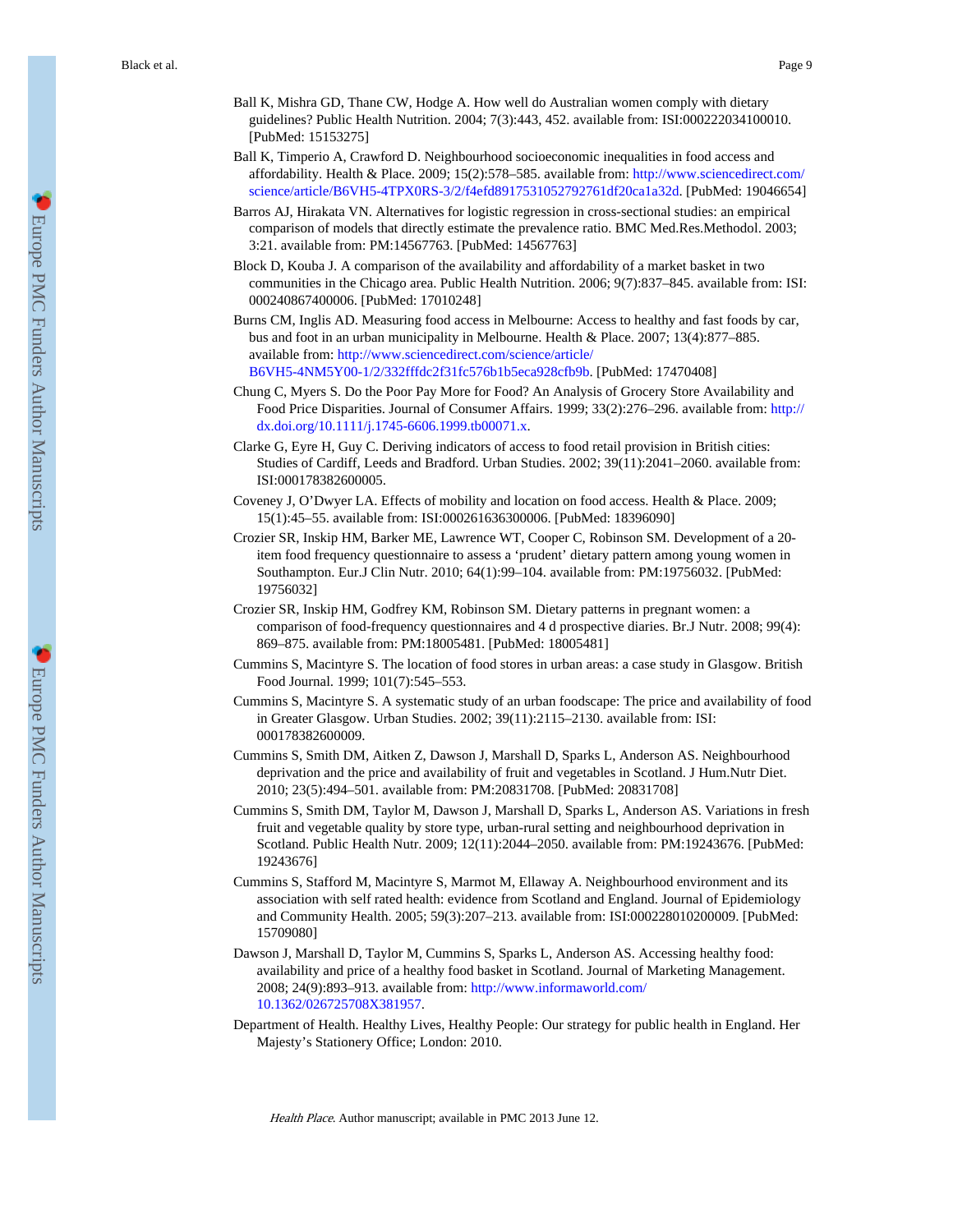- Drewnowski A. The cost of US foods as related to their nutritive value. American Journal of Clinical Nutrition. 2010; 92(5):1181–1188. available from: ISI:000283969000023. [PubMed: 20720258]
- Food Standards Agency. National Diet and Nutrition Survey 2000: adults consumption data. Food Standards Agency; London: 2009. Ref Type: Grant

Foresight. Tackling Obesities: Future Choices - Project Report. Government Office for Science; 2007.

- Franco M, Diez-Roux AV, Nettleton JA, Lazo M, Brancati F, Caballero B, Glass T, Moore LV. Availability of healthy foods and dietary patterns: the Multi-Ethnic Study of Atherosclerosis. American Journal of Clinical Nutrition. 2009; 89(3):897–904. available from: PM:19144728. [PubMed: 19144728]
- Furey S, Farley H, Strugnell C. An investigation into the availability and economic accessibility of food items in rural and urban areas of Northern Ireland. International Journal of Consumer Studies. 2002; 26(4):313–321. available from: [http://dx.doi.org/10.1046/j.1470-6431.2002.00245.x.](http://dx.doi.org/10.1046/j.1470-6431.2002.00245.x)
- Glanz K, Basil M, Maibach E, Goldberg J, Snyder D. Why Americans eat what they do: taste, nutrition, cost, convenience, and weight control concerns as influences on food consumption. J Am Diet.Assoc. 1998a; 98(10):1118–1126. available from: PM:9787717. [PubMed: 9787717]
- Glanz K, Basil M, Maibach E, Goldberg J, Snyder D. Why Americans eat what they do: Taste, nutrition, cost, convenience, and weight control concerns as influences on food consumption. Journal of the American Dietetic Association. 1998b; 98(10):1118–1126. available from: ISI: 000076317200014. [PubMed: 9787717]
- Glanz K, Sallis JF, Saelens BE, Frank LD. Nutrition Environment Measures Survey in stores (NEMS-S): development and evaluation. Am.J.Prev.Med. 2007; 32(4):282–289. available from: PM: 17383559. [PubMed: 17383559]
- Glanz K, Sallis JF, Saelens BE, Frank LD. Healthy Nutrition Environments: Concepts and Measures. American Journal of Health Promotion. 2005; 19(5):330–333. available from: [http://](http://search.ebscohost.com/login.aspx?direct=true&db=s3h&AN=17004178&site=ehost-live) [search.ebscohost.com/login.aspx?direct=true&db=s3h&AN=17004178&site=ehost-live.](http://search.ebscohost.com/login.aspx?direct=true&db=s3h&AN=17004178&site=ehost-live) [PubMed: 15895534]
- Gustafson A, Hankins S, Jilcott S. Measures of the consumer food store environment: a systematic review of the evidence 2000-2011. Journal of Community Health. 2012; 37(4):897–911. available from: PM:22160660. [PubMed: 22160660]
- Hendrickson D, Smith C, Eikenberry N. Fruit and vegetable access in four low-income food deserts communities in Minnesota. Agriculture and Human Values. 2006; 23(3):371–383. available from: ISI:000241685500008.
- Holsten JE. Obesity and the community food environment: a systematic review. Public Health Nutr. 2009; 12(3):397–405. available from: PM:18477414. [PubMed: 18477414]
- Larson NI, Story MT, Nelson MC. Neighborhood environments: disparities in access to healthy foods in the U.S. Am J Prev Med. 2009; 36(1):74–81. available from: PM:18977112. [PubMed: 18977112]
- Laska MN, Borradaile KE, Tester J, Foster GD, Gittelsohn J. Healthy food availability in small urban food stores: a comparison of four US cities. Public Health Nutr. 2010; 13(7):1031–1035. available from: PM:19968901. [PubMed: 19968901]
- Macdonald L, Ellaway A, Macintyre S. The food retail environment and area deprivation in Glasgow City, UK. International Journal of Behavioral Nutrition and Physical Activity. 2009; 6(1):52. available from: <http://www.ijbnpa.org/content/6/1/52>. [PubMed: 19660114]
- Martin K, Havens E, Boyle K, Matthews G, Schilling E, Harel O, Ferris A. If you stock it, will they buy it? Healthy food availability and customer purchasing behaviour within corner stores in Hartford, CT, USA. Public Health Nutrition. 2012; (10):1–6.
- McLaren L. Socioeconomic status and obesity. Epidemiologic Reviews. 2007; 29:29–48. available from: ISI:000248364800003. [PubMed: 17478442]
- Mooney C. Cost and availability of healthy food choices in a London health district. Journal of Human Nutrition and Dietetics. 1990; 3(2):111–120. available from: [http://dx.doi.org/10.1111/j.](http://dx.doi.org/10.1111/j.1365-277X.1990.tb00058.x) [1365-277X.1990.tb00058.x.](http://dx.doi.org/10.1111/j.1365-277X.1990.tb00058.x)
- Morland K, Wing S, Roux AD. The contextual effect of the local food environment on residents' diets: The atherosclerosis risk in communities study. American Journal of Public Health. 2002; 92(11): 1761–1767. available from: ISI:000178868600024. [PubMed: 12406805]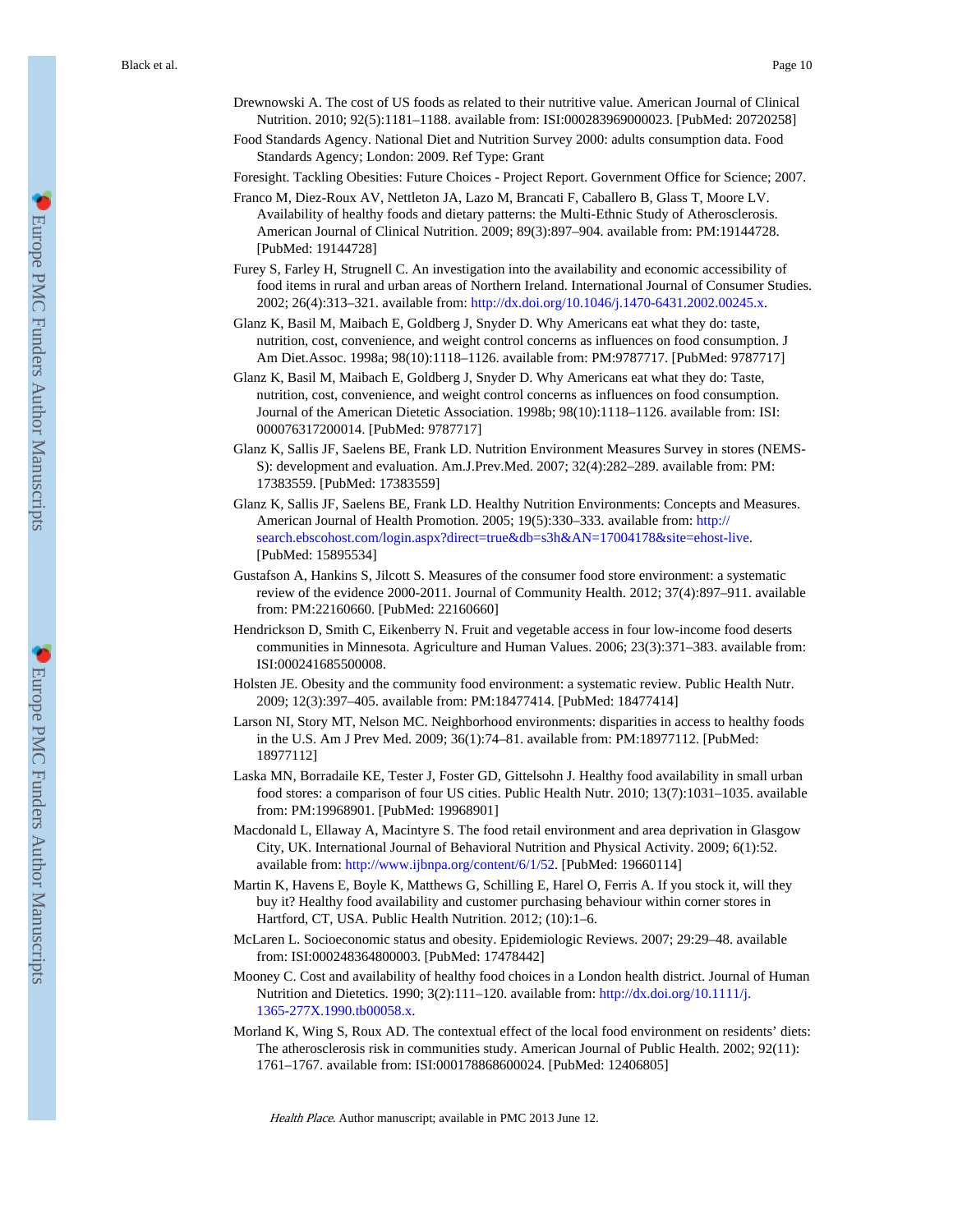- National Institutes of Health. Strategic Plan for NIH Obesity Research. US Department of Health and Human Services; Washington DC: 2011. NIH Publication No. 11-5493
- Noble, M.; McLennan, D.; Wilkinson, K.; Whitworth, A.; Barnes, H.; Dibben, C. English Indices of Deprivation 2007. Communities and Local Government; London: 2008.
- Pearce J, Day P, Witten K. Neighbourhood Provision of Food and Alcohol Retailing and Social Deprivation in Urban New Zealand. Urban Policy and Research. 2008; 26(2):213–227. available from: ISI:000207684100006.
- Robinson SM, Crozier SR, Borland SE, Hammond J, Barker DJ, Inskip HM. Impact of educational attainment on the quality of young women's diets. Eur.J Clin Nutr. 2004; 58(8):1174–1180. available from: PM:15054431. [PubMed: 15054431]
- Shohaimi S, Welch A, Bingham S, Luben R, Day N, Wareham N, Khaw KT. Residential area deprivation predicts fruit and vegetable consumption independently of individual educational level and occupational social class: a cross sectional population study in the Norfolk cohort of the European Prospective Investigation into Cancer (EPIC-Norfolk). J Epidemiol Community Health. 2004; 58(8):686–691. available from: PM:15252072. [PubMed: 15252072]
- Sloane DC, Diamant AL, Lewis LB, Yancey AK, Flynn G, Nascimento LM, McCarthy WJ, Guinyard JJ, Cousineau MR. Improving the nutritional resource environment for healthy living through community-based participatory research. Journal of General Internal Medicine. 2003; 18(7):568– 575. available from: PM:12848840. [PubMed: 12848840]
- Smoyer-Tomic KE, Spence JC, Raine KD, Amrhein C, Cameron N, Yasenovskiy V, Cutumisu N, Hemphill E, Healy J. The association between neighborhood socioeconomic status and exposure to supermarkets and fast food outlets. Health & Place. 2008; 14(4):740–754. available from: ISI: 000258003000010. [PubMed: 18234537]
- Southampton City Council. [14-4-2010] Index of Multiple Deprivation 2007. 2010. Southampton City Council webpage. Ref Type: Electronic Citation
- Statacorp. Stata Statistical Software: Release 11. [11]. Texas, College Station: 2009. Ref Type: Computer Program
- Thornton LE, Crawford DA, Ball K. Neighbourhood-socioeconomic variation in women's diet: the role of nutrition environments. European Journal of Clinical Nutrition. 2010a; 64(12):1423–1432. available from: ISI:000284826200007. [PubMed: 20808330]
- Thornton, LE.; Kavanagh, AM. Understanding the Local Food Environment and Obesity. In: Pearce, J.; Witten, K., editors. Geographies of obesity environmental understandings of the obesity epidemic. Ashgate; Farnham: 2010b.
- Turrell G, Bentley R, Thomas LR, Jolley D, Subramanian SV, Kavanagh AM. A multilevel study of area socio-economic status and food purchasing behaviour. Public Health Nutrition. 2009; 12(11): 2074–2083. available from: ISI:000271287400014. [PubMed: 19243671]
- Walker RE, Keane CR, Burke JG. Disparities and access to healthy food in the United States: A review of food deserts literature. Health Place. 2010; 16(5):876–884. available from: PM: 20462784. [PubMed: 20462784]
- Winkler E, Turrell G, Patterson C. Does living in a disadvantaged area entail limited opportunities to purchase fresh fruit and vegetables in terms of price, availability, and variety? Findings from the Brisbane Food Study. Health Place. 2006; 12(4):741–748. available from: PM:16253542. [PubMed: 16253542]
- Zenk SN, Lachance LL, Schulz AJ, Mentz G, Kannan S, Ridella W. Neighborhood Retail Food Environment and Fruit and Vegetable Intake in a Multiethnic Urban Population. American Journal of Health Promotion. 2009; 23(4):255–264. available from: [http://search.ebscohost.com/](http://search.ebscohost.com/login.aspx?direct=true&db=s3h&AN=36986857&site=ehost-live) [login.aspx?direct=true&db=s3h&AN=36986857&site=ehost-live.](http://search.ebscohost.com/login.aspx?direct=true&db=s3h&AN=36986857&site=ehost-live) [PubMed: 19288847]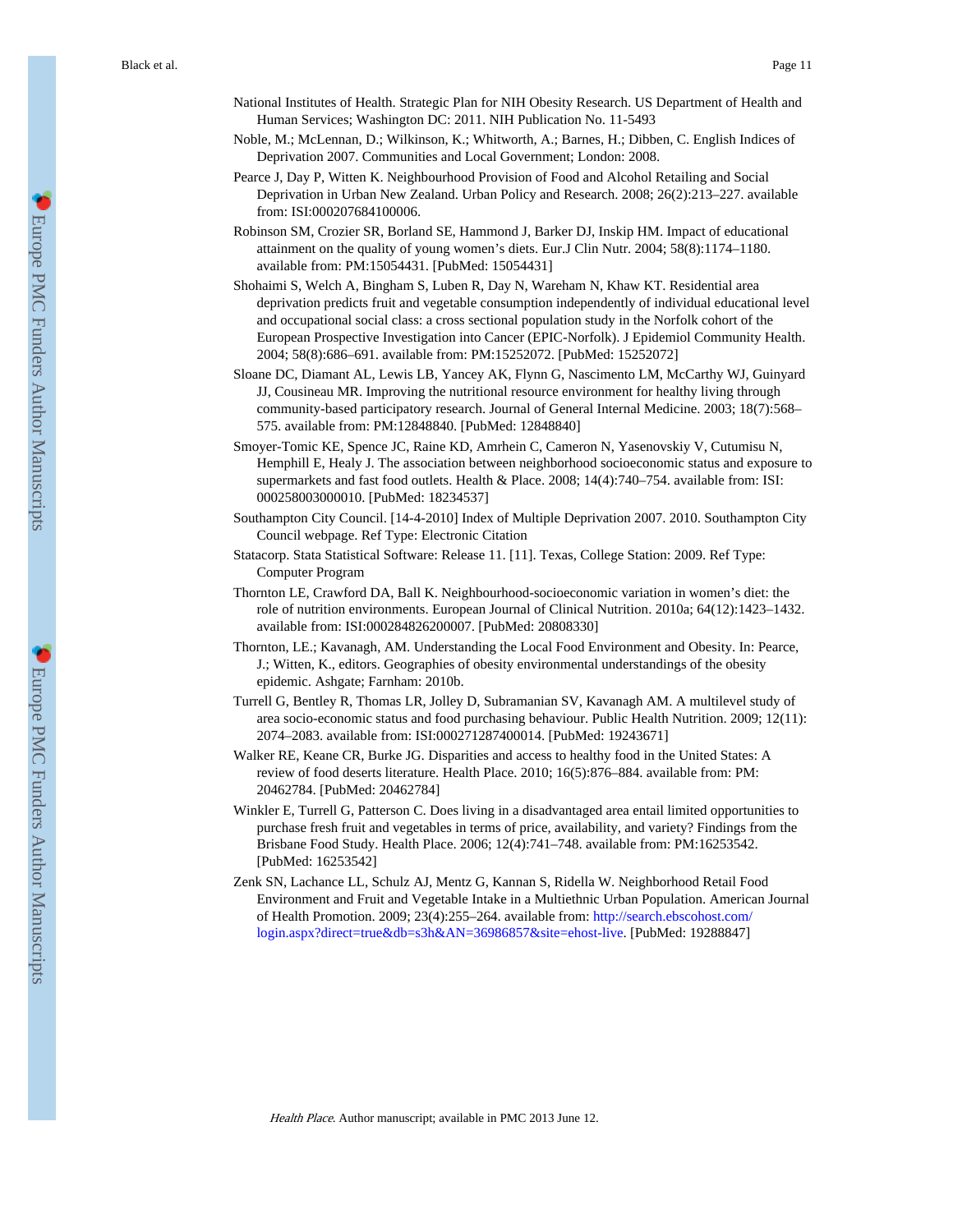

**Figure 1. Map of Southampton showing type of grocery store by level of area deprivation**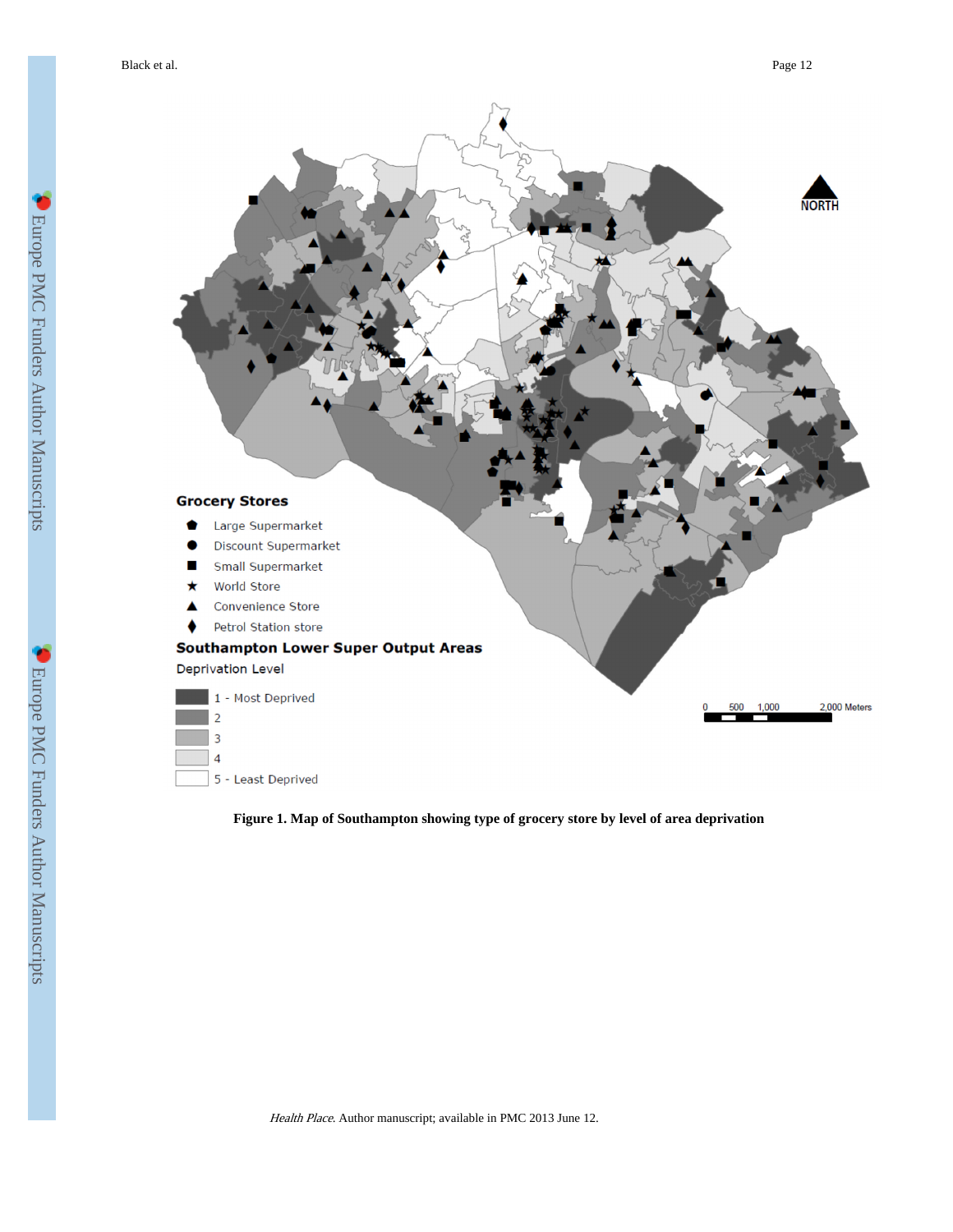|                                                                  | Table 1 |  |
|------------------------------------------------------------------|---------|--|
| Distribution of LSOAs and grocery stores by level of deprivation |         |  |

|                                                | $ID=1$<br>Most deprived | $ID=2$           | $ID=3$           | $ID=4$           | $ID=5$<br><b>Least deprived</b> |
|------------------------------------------------|-------------------------|------------------|------------------|------------------|---------------------------------|
| <b>Number LSOAs</b><br>$(n = 146)$             | 28                      | 32               | 41               | 27               | 18                              |
| <b>Number LSOAs</b><br>with 1 grocery<br>store | 19<br>$(67.9\%)$        | 23<br>$(71.9\%)$ | 25<br>$(61.0\%)$ | 14<br>$(51.9\%)$ | $(50.0\%)$                      |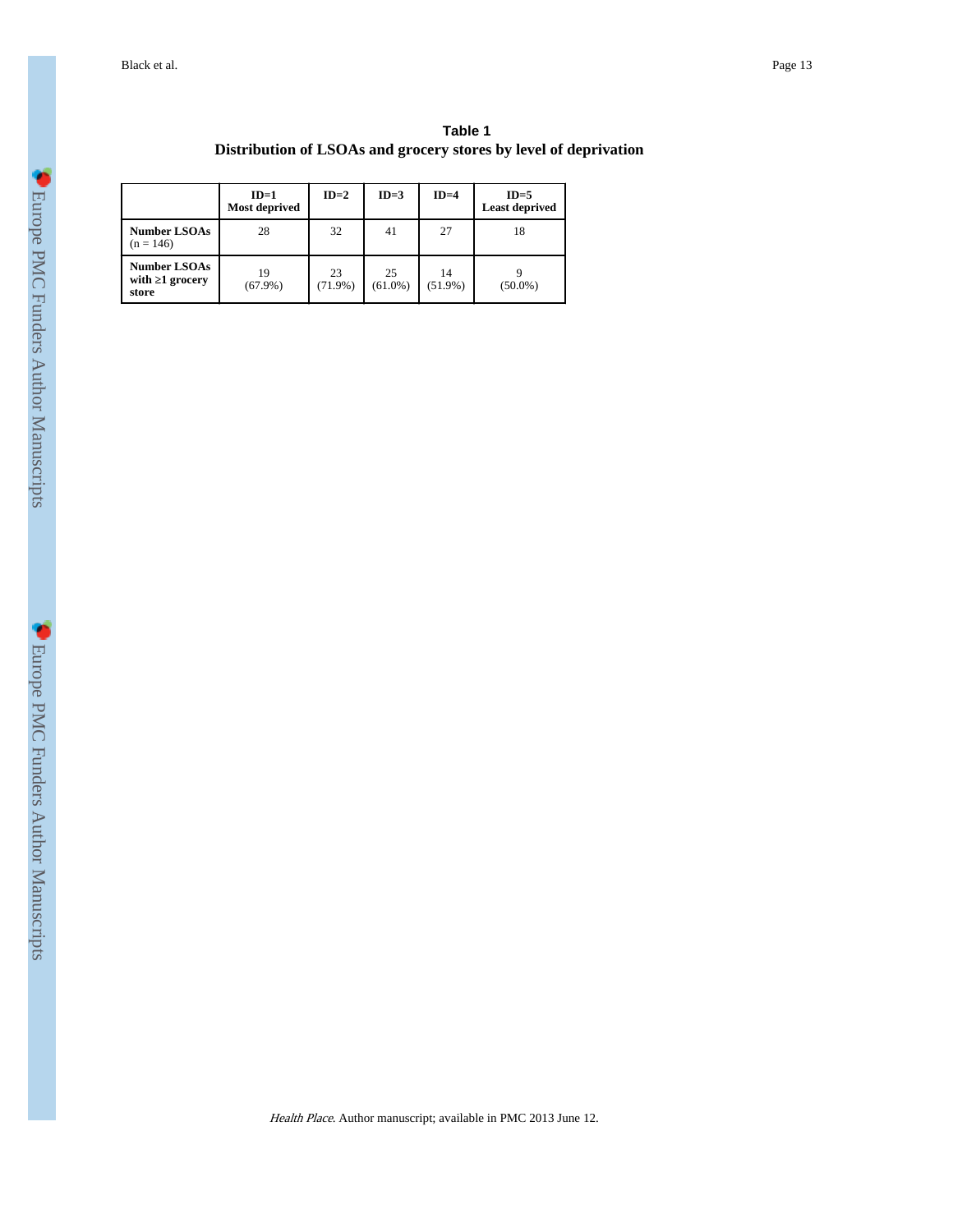|                                 | $ID=1$<br>Most<br>deprived | $ID=2$                       | $ID=3$                     | $ID=4$                               | $ID=5$<br>Least<br>deprived | <b>Total</b>        |
|---------------------------------|----------------------------|------------------------------|----------------------------|--------------------------------------|-----------------------------|---------------------|
| Large<br>supermarkets           | $\mathbf{0}$               | $\overline{4}$<br>$(50.0\%)$ | 2<br>$(25.0\%)$            | $\overline{c}$<br>$(25.0\%)$         | $\overline{0}$              | 8<br>$(4.1\%)$      |
| <b>Discount</b><br>supermarkets | $\theta$                   | $(14.3\%)$                   | $\mathbf{3}$<br>$(42.9\%)$ | $\mathcal{D}_{\alpha}$<br>$(28.6\%)$ | 1<br>$(14.3\%)$             | $\tau$<br>$(3.6\%)$ |
| <b>Small</b>                    | $\overline{7}$             | 17                           | 11                         | $\overline{\phantom{0}}$             | 3                           | 43                  |
| supermarkets                    | $(16.3\%)$                 | (39.5%)                      | $(25.6\%)$                 | $(11.6\%)$                           | $(7.0\%)$                   | $(22.1\%)$          |
| <b>World stores</b>             | 12                         | 14                           | 12                         | 4                                    | 1                           | 43                  |
|                                 | $(27.9\%)$                 | $(32.6\%)$                   | (27.9%)                    | $(9.3\%)$                            | $(2.3\%)$                   | $(22.1\%)$          |
| Convenience                     | 15                         | 21                           | 23                         | 12                                   | 6                           | 77                  |
| stores                          | (19.5%)                    | (27.3%)                      | $(29.9\%)$                 | $(15.6\%)$                           | $(7.8\%)$                   | (39.5%)             |
| <b>Petrol station</b>           | $\mathbf{3}$               | $\overline{4}$               | 8                          | $\Omega$                             | $\mathfrak{D}$              | 17                  |
| stores                          | (17.7%)                    | (23.5%)                      | $(47.1\%)$                 |                                      | $(11.8\%)$                  | (8.7)               |
| Total                           | 37<br>$(19.0\%)$           | 61<br>(23.5%)                | 59<br>(30.3%)              | 25<br>$(12.8\%)$                     | 13<br>$(6.7\%)$             | 195                 |

**Table 2 Distribution of grocery stores by store type across levels of area deprivation**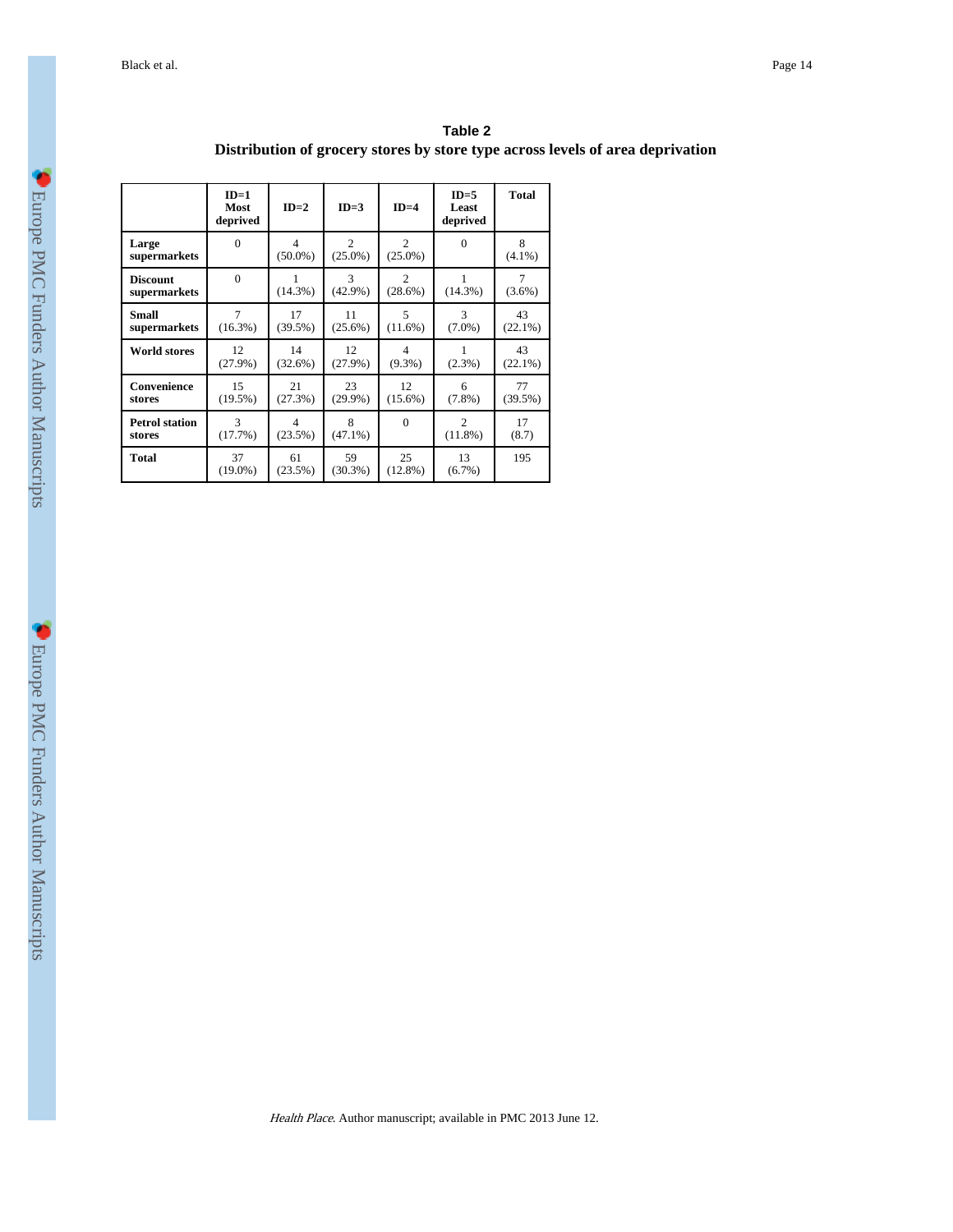#### **Table 3**

## **The availability, variety and quality, and median price of observed food products according to level of LSOA Index of Deprivation (ID)**

|                                                                                          | $ID=1$<br><b>Most deprived</b> | $ID=2$                     | $ID=3$                     | $ID=4$                      | $ID=5$<br><b>Least deprived</b> | p-value              |
|------------------------------------------------------------------------------------------|--------------------------------|----------------------------|----------------------------|-----------------------------|---------------------------------|----------------------|
| <b>Availability</b> $(n \ (\%))$<br>(7 healthy products)<br>Yes<br>N <sub>0</sub>        | 162(62.6%)<br>97 (37.4%)       | 240 (56.2%)<br>187 (43.8%) | 257 (63.2%)<br>156 (37.8%) | $109(62.3\%)$<br>66 (37.7%) | 59 (64.8%)<br>23 (35.2%)        | $0.35^{a}$           |
| <b>Availability</b> $(n \ (\%))$<br>(5 unhealthy products)<br>Yes<br>N <sub>0</sub>      | 152 (82.2%)<br>33 (17.8%)      | 257 (84.3%)<br>48 (15.7%)  | 254 (86.1%)<br>41 (13.9%)  | 104 (83.2%)<br>21 (16.8%)   | 59 (90.7%)<br>$6(9.3\%)$        | $0.19^{d}$           |
| <b>Cheapest price</b> $(f/kg)$<br>(7 healthy products)<br>(median (IOR))                 | 1.99<br>(1.29, 2.99)           | 1.89<br>(1.22, 3.00)       | 1.96<br>(1.49, 3.09)       | 1.96<br>(1.30, 2.94)        | 2.06<br>(1.35, 3.00)            | $0.44^{b}$           |
| Cheapest price $(f/kg)$<br>(5 unhealthy products)<br>(median (IOR))                      | 1.54<br>(1.00, 4.99)           | 1.55<br>(0.99, 4.60)       | 1.53<br>(0.99, 5.00)       | 1.38<br>(0.99, 3.44)        | 1.81<br>(1.03, 5.64)            | $0.71^{b}$           |
| <b>Variety</b> $(n \ (\%))$<br>(7 healthy products)<br>3 varieties<br>1 or 2 varieties   | 27(16.7%)<br>135 (83.3%)       | 79 (33.2%)<br>159 (66.8%)  | 64 (24.9%)<br>193 (75.1%)  | 38 (34.9%)<br>$71(65.1\%)$  | 25 (42.4%)<br>34 (57.6%)        | $0.001^{\textit{a}}$ |
| <b>Variety</b> $(n \ (\%))$<br>(5 unhealthy products)<br>3 varieties<br>1 or 2 varieties | 89 (58.6%)<br>63 (41.4%)       | 167 (65.0%)<br>90 (35.0%)  | 157 (61.8%)<br>97 (38.2%)  | 66 (63.5%)<br>38 (36.5%)    | 39 (66.1%)<br>20 (33.9%)        | $0.46^{a}$           |
| <b>Quality</b> $(n \ (\%))$<br>$(6$ fruit $\&$ vegetables)<br>Good/medium<br>Poor        | 114 (85.1%)<br>20 (14.9%)      | 177 (95.7%)<br>8 (4.3%)    | 197 (96.1%)<br>8 (3.9%)    |                             | 132 (96.4%)<br>$5(3.6\%)$       | $0.003^{d, c}$       |

The number of observations for each variable shown in the table are not equal because of missing data and because quality was only recorded for the six fruit and vegetables. Price was missing for 26 products and variety was missing for two products out of a total of 1653 products recorded as available. Quality was missing for 26 products out of a total of 687 fruit and vegetables recorded as available.

<sup>a</sup>Chi squared test for trend

b<br>Spearman test for trend

 $c_{ID=4}$  and ID=5 were merged because of the small number of observations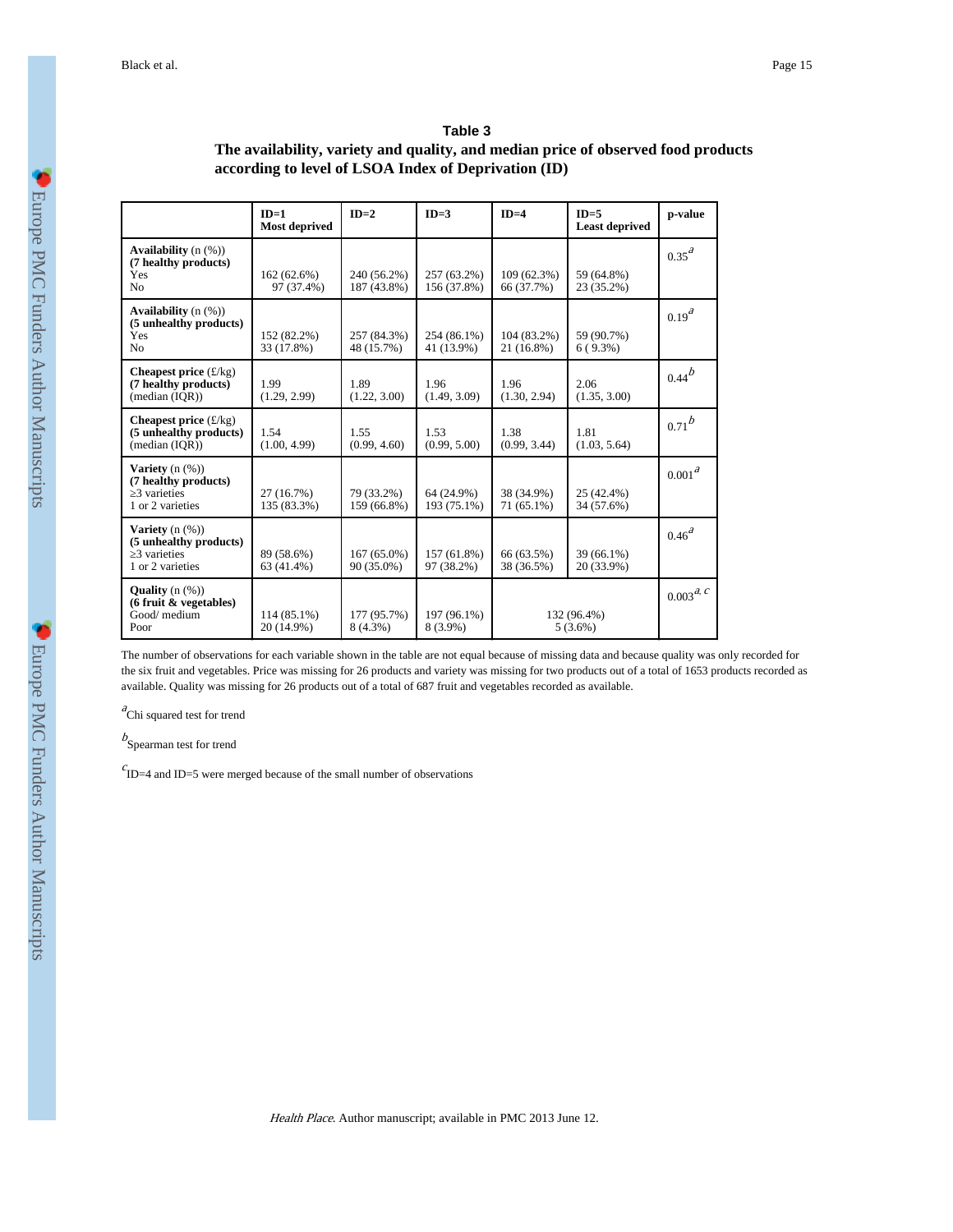#### **Table 4**

# **The availability, variety and quality, and median price of observed food products according to level of LSOA Index of Deprivation**

|                                                                                        | Large<br>supermarket    | <b>Discount</b><br>supermarket | <b>Small</b><br>supermarket  | <b>World store</b>         | Convenience<br>store       | Petrol<br>station store  | p-value                 |
|----------------------------------------------------------------------------------------|-------------------------|--------------------------------|------------------------------|----------------------------|----------------------------|--------------------------|-------------------------|
| Availability $(n (\%))$<br>(5 unhealthy products)<br>Yes<br>N <sub>0</sub>             | 40 (100%)<br>$\Omega$   | 35 (100%)<br>$\mathbf{0}$      | 213 (99.1%)<br>$2(0.9\%)$    | 134 (62.3%)<br>81 (37.7%)  | 343 (89.1%)<br>42 (10.9%)  | 61(71.8%)<br>24 (28.2%)  | $<0.001a$               |
| <b>Availability</b> $(n \ (\%))$<br>(7 healthy products)<br>Yes<br>N <sub>0</sub>      | 56 (100.0%)<br>$\Omega$ | 45 (91.8%)<br>$4(8.2\%)$       | 290 (96.4%)<br>$11(3.6\%)$   | 136 (45.2%)<br>165 (54.8%) | 251 (46.6%)<br>288 (53.4%) | 49 (41.2%)<br>70 (58.8%) | $<0.001a$               |
| <b>Cheapest price</b><br>(f/kg)<br>(5 unhealthy products)<br>(median (IQR))            | 0.97<br>$(0.59-1.86)$   | 0.94<br>$(0.59-1.67)$          | 1.55<br>$(1.02 - 2.75)$      | 1.24<br>$(0.99 - 6.24)$    | 1.62<br>$(0.99 - 5.26)$    | 1.81<br>$(1.30 - 8.23)$  | $<$ 0.001 $^b$          |
| <b>Cheapest price</b><br>(f/kg)<br>(7 healthy products)<br>(median (IQR))              | 1.53<br>$(0.84 - 2.08)$ | 1.49<br>$(1.00-1.96)$          | 1.96<br>$(1.27 - 3.24)$      | 1.49<br>$(1.11-2.20)$      | 2.50<br>$(1.69 - 3.13)$    | 2.20<br>$(1.64 - 3.59)$  | $<$ 0.001 $^b$          |
| Variety $(n \ (\%))$<br>(5 unhealthy products)<br>3 varieties<br>1 or 2 varieties      | 40 (100.0%)<br>$\Omega$ | 28 (80.0%)<br>$7(20.0\%)$      | 174 (81.7%)<br>39 (18.3%)    | 55 (41.0%)<br>79 (59.0%)   | 191 (55.7%)<br>152 (44.3%) | 30 (49.2%)<br>31 (50.8%) | ${<}0.001^{\textit{a}}$ |
| <b>Variety</b> $(n \ (\%))$<br>(7 healthy products)<br>3 varieties<br>1 or 2 varieties | 56 (100.0%)<br>$\Omega$ | $23(51.1\%)$<br>22 (48.9%)     | $104(36.0\%)$<br>185 (64.0%) | 23 (16.9%)<br>113 (83.1%)  | $18(7.2\%)$<br>232 (92.8%) | $9(18.4\%)$<br>40(81.6%) | $<0.001a$               |
| <b>Quality</b> $(n \ (\%))$<br>$(6$ fruit & vegetables)<br>Good/medium<br>Poor         | 45 (100.0%)<br>$\Omega$ | 37 (100.0%)<br>$\Omega$        | 224 (94.9%)<br>$12(5.1\%)$   | 103 (91.2%)<br>$10(8.8\%)$ | 177 (90.3%)<br>19 (6.7%)   | 34 (100.0%)<br>$\Omega$  | $0.02^{\textit{a}}$     |

<sup>a</sup>Chi squared test for trend

b<br>Spearman test for trend